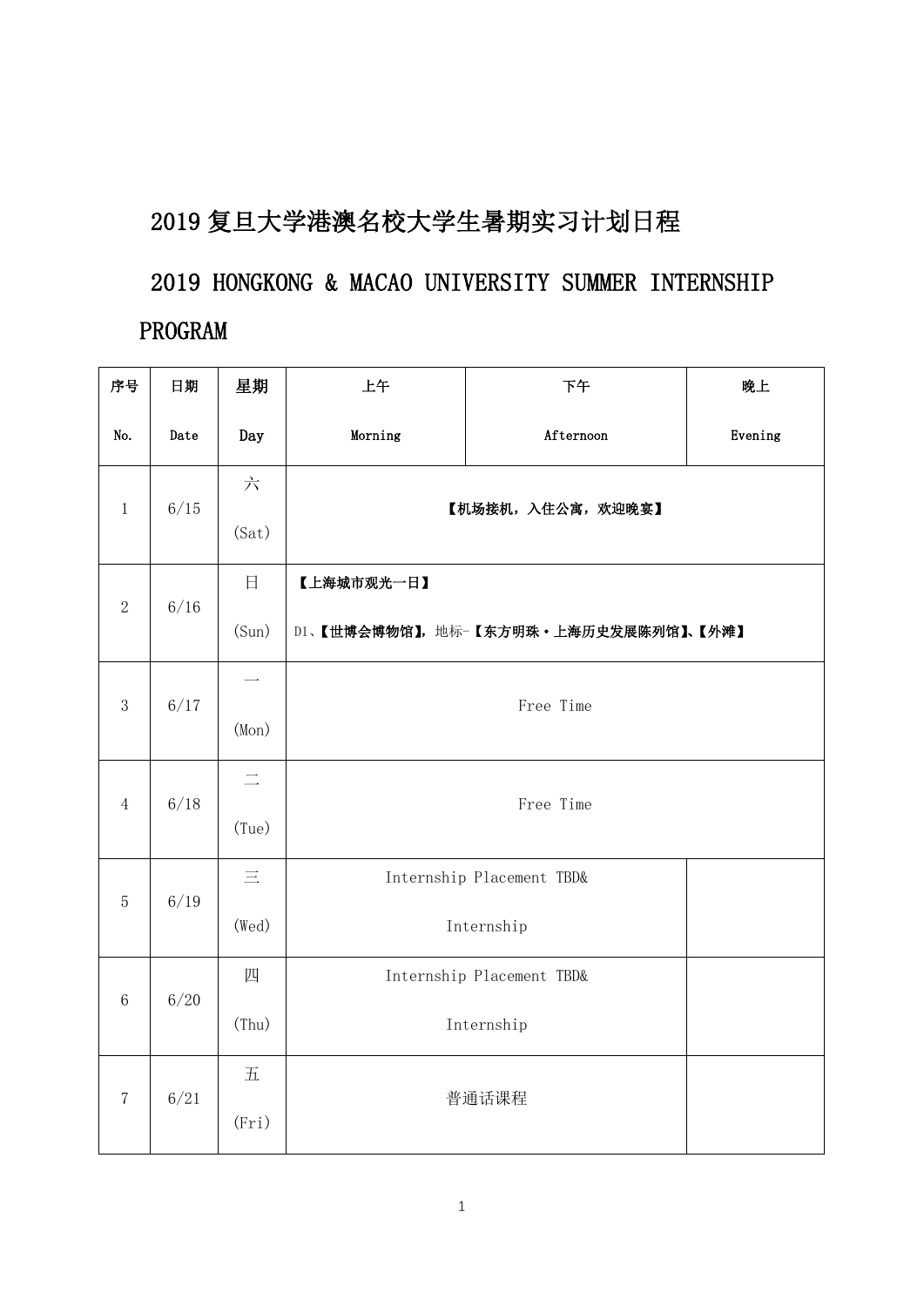| $8\,$            | 6/22 | 六<br>(sat)                        | Free Time                                                                                                            |            |  |
|------------------|------|-----------------------------------|----------------------------------------------------------------------------------------------------------------------|------------|--|
| $\boldsymbol{9}$ | 6/23 | 日<br>(Sun)                        |                                                                                                                      | Free Time  |  |
| 10               | 6/24 | (Mon)                             | Internship                                                                                                           |            |  |
| 11               | 6/25 | $\equiv$<br>(Tue)                 | Internship                                                                                                           |            |  |
| 12               | 6/26 | $\equiv$<br>(Wed)                 | Internship                                                                                                           |            |  |
| 13               | 6/27 | 四<br>(Thu)                        | Internship                                                                                                           |            |  |
| 14               | 6/28 | 五<br>(Fri)                        | 普通话课程                                                                                                                |            |  |
| $15\,$           | 6/29 | 六<br>(Sat)                        | 【苏州二日考察】<br>D1、中午12: 30 学校出发, 车赴苏州, 参观访问【苏州高新<br>技术产业开发区】。下午适时车赴苏州市区,入住酒店。                                           |            |  |
| 16               | 6/30 | $\Box$<br>(Sun)                   | D2、参观中国四大名园之一的【留园】,参观【苏州第一丝绸厂】,了解国粹丝绸的制<br>作工艺。参观【七里山塘】,看苏州商会博物馆,江南船文化博物馆,听苏州评弹。<br>【沿山塘河泛舟揽胜】, 领略苏州以水为魂的意境。后适时返回上海。 |            |  |
| 17               | 7/1  | $\overline{\phantom{a}}$<br>(Mon) |                                                                                                                      | Internship |  |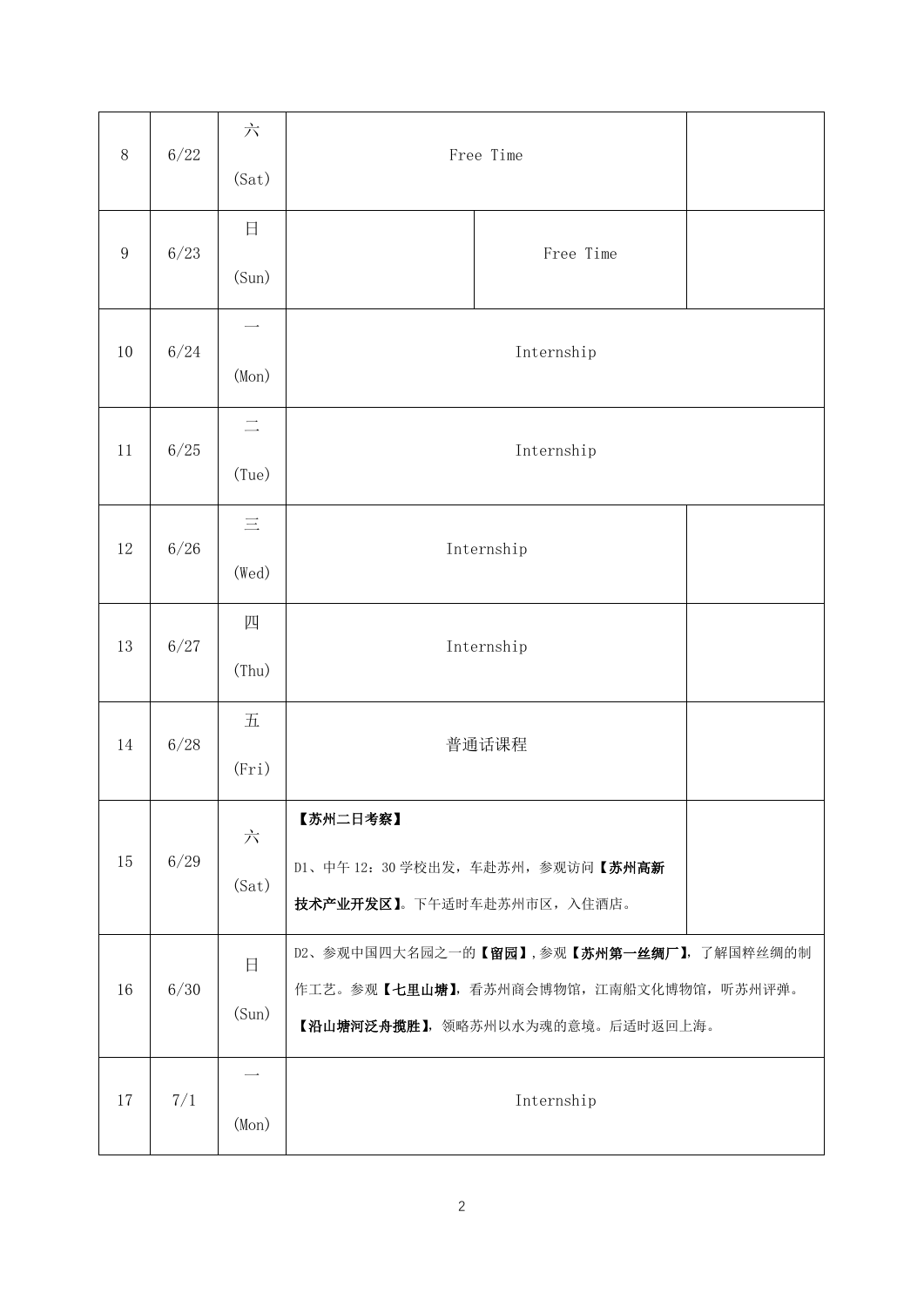| 18     | $7/2\,$  | $\equiv$<br>(Tue)                               | Internship |            |  |
|--------|----------|-------------------------------------------------|------------|------------|--|
| 19     | $7/3\,$  | $\equiv$<br>(Wed)                               |            | Internship |  |
| $20\,$ | 7/4      | 四<br>(Thu)                                      | Internship |            |  |
| $21\,$ | $7/5\,$  | $\ensuremath{\mathnormal{\textbf{H}}}$<br>(Fri) | 普通话课程      |            |  |
| $22\,$ | $7/6\,$  | 六<br>(Sat)                                      | Free Time  |            |  |
| $23\,$ | $7/7\,$  | $\Box$<br>(Sun)                                 |            | Free Time  |  |
| $24\,$ | $7/8$    | (Mon)                                           | Internship |            |  |
| $25\,$ | $7/9\,$  | $\equiv$<br>(Tue)                               | Internship |            |  |
| $26\,$ | $7/10$   | $\equiv$<br>(Wed)                               |            | Internship |  |
| $27\,$ | $7/11\,$ | 四<br>(Thu)                                      |            | Internship |  |
| $28\,$ | $7/12\,$ | $\overline{\mathrm{h}}$<br>(Fri)                |            | Internship |  |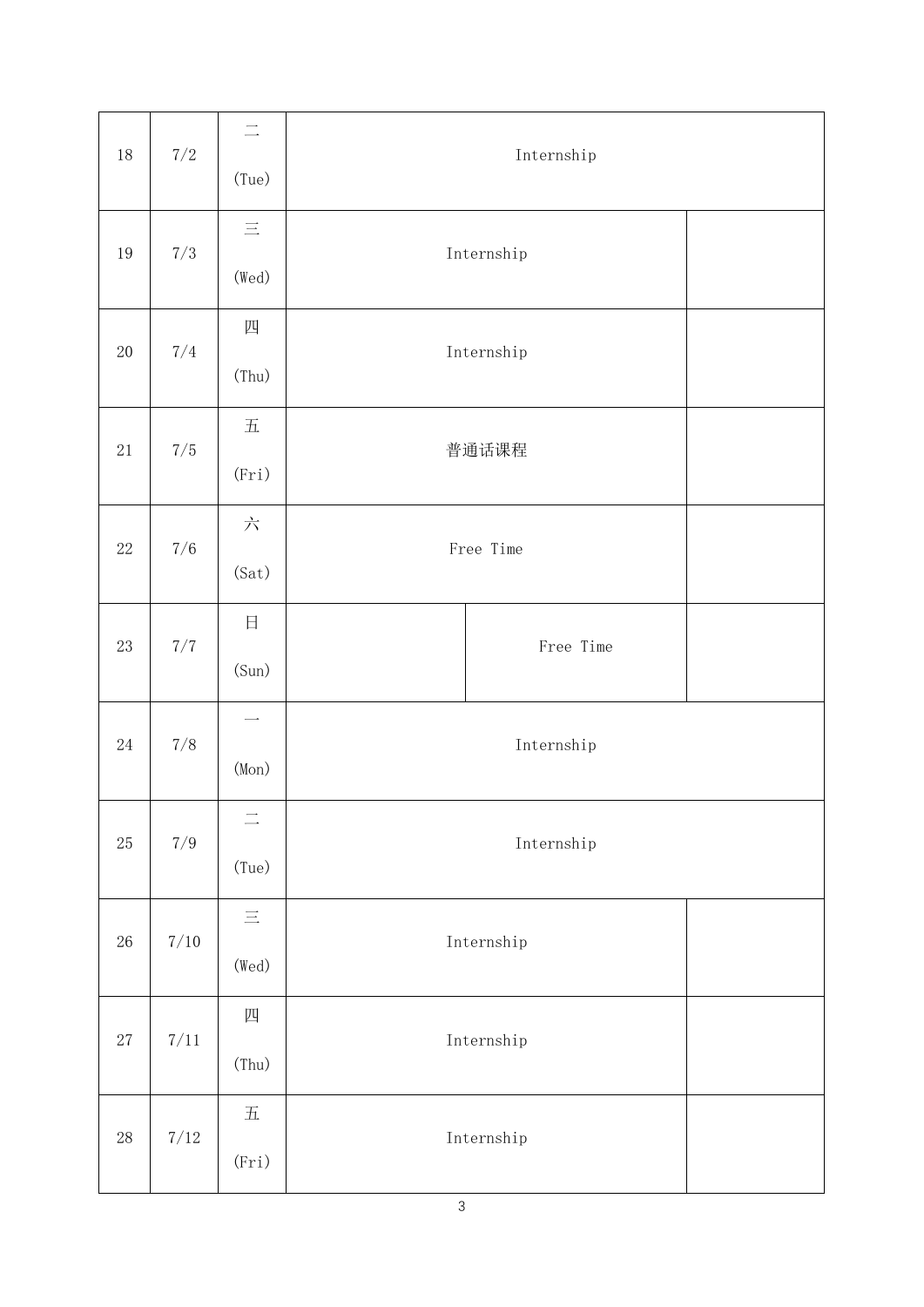| $29\,$ | $7/13$   | 六<br>(Sat)                                      | Free Time  |           |            |
|--------|----------|-------------------------------------------------|------------|-----------|------------|
| $30\,$ | $7/14$   | 日<br>(Sun)                                      |            | Free Time | 【ERA·时空之旅】 |
| $31\,$ | $7/15\,$ | (Mon)                                           | Internship |           |            |
| $32\,$ | $7/16$   | $\equiv$<br>(Tue)                               | Internship |           |            |
| 33     | $7/17\,$ | $\equiv$<br>(Wed)                               | Internship |           |            |
| $34\,$ | $7/18$   | 四<br>(Thu)                                      | Internship |           |            |
| $35\,$ | $7/19$   | $\ensuremath{\mathnormal{\textbf{H}}}$<br>(Fri) | 普通话课程      |           |            |
| 36     | $7/20\,$ | 六<br>(Sat)                                      | Free Time  |           |            |
| $37\,$ | $7/21\,$ | $\boxminus$<br>(Sun)                            | Free Time  |           |            |
| $38\,$ | $7/22$   | (Mon)                                           | Internship |           |            |
| 39     | $7/23$   | $\equiv$<br>(Tue)                               | Internship |           |            |

4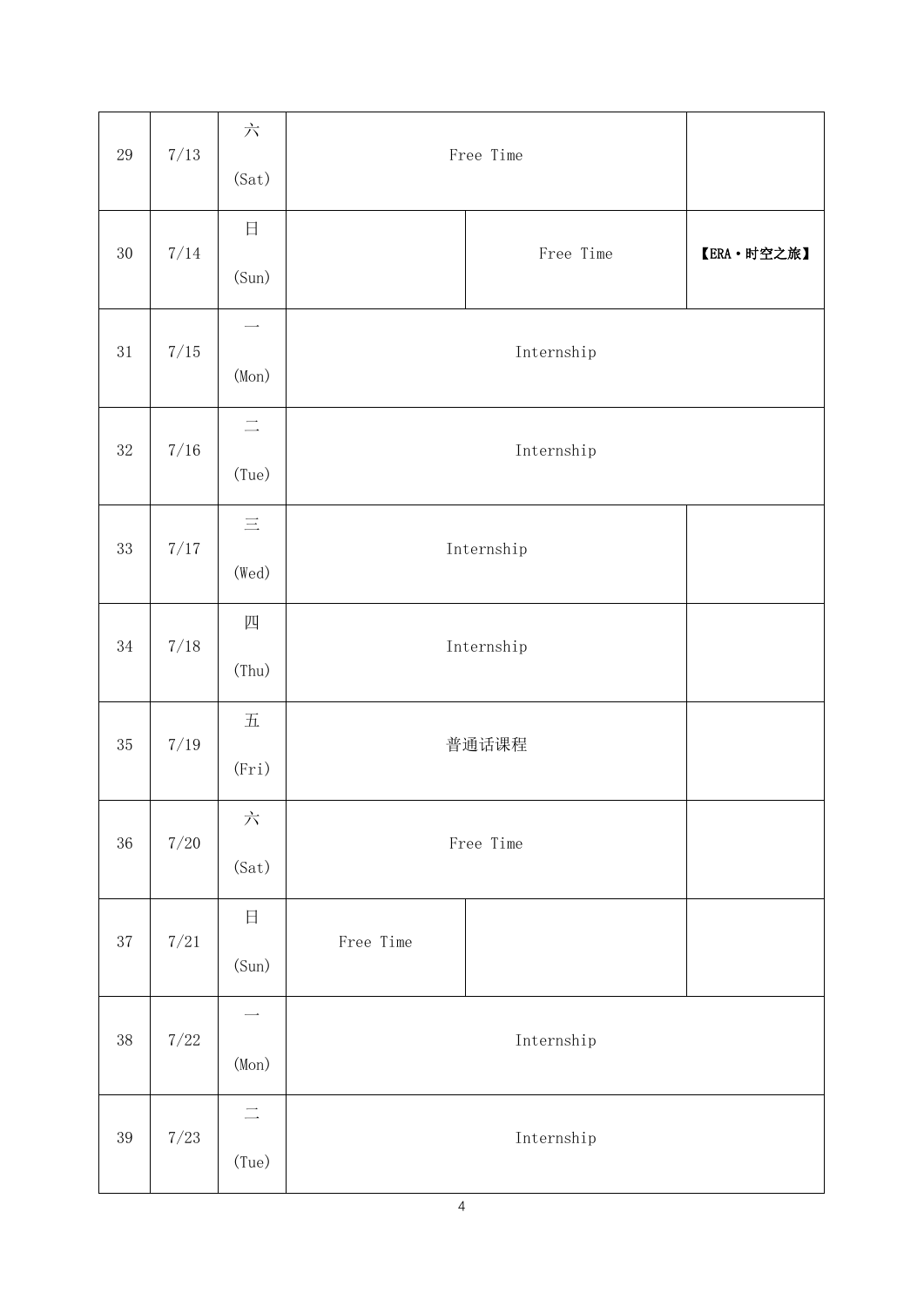| 40 | 7/24                | $\equiv$<br>(Wed) | Internship                                     |  |
|----|---------------------|-------------------|------------------------------------------------|--|
| 41 | 7/25                | 四                 | Internship                                     |  |
|    |                     | (Thu)             |                                                |  |
| 42 | 7/26                | 五                 | 普通话课程                                          |  |
|    |                     | (Fri)             |                                                |  |
|    |                     |                   | 【杭州二日文化考察】                                     |  |
|    | 7/27                |                   | D1、上午8:00车赴杭州。午餐后参观【杭州手工艺活态体验                  |  |
| 43 |                     | 六                 | 馆】, 在这里不仅能观赏到张小泉锻剪、王星记扇子以及西湖                   |  |
|    |                     | (Sat)             | 绸伞、富阳竹纸、瓯塑等杭州"老字号"传统技艺的"活                      |  |
|    |                     |                   | 态",还能亲自体验制作。后赴市区【西湖游船】,【河坊街】<br>自由活动, 晚餐后入住酒店。 |  |
|    |                     |                   |                                                |  |
|    |                     |                   | D2、早餐后车赴桐乡, 参观世界互联网大会举办地、江南水乡                  |  |
| 44 | 7/28                | 日                 | - 【乌镇】。参观草木本染色作坊、昭明书院、三寸金莲馆、老                  |  |
|    |                     | (Sun)             | 邮局、乌镇大戏院、恒益堂药店、桥里桥、老街小巷。午餐后                    |  |
|    |                     |                   | 自由活动。下午适时集合, 返回上海。                             |  |
| 45 | 7/29                |                   |                                                |  |
|    | (Mon)<br>Internship |                   |                                                |  |
|    |                     | $\equiv$          |                                                |  |
| 46 | $7/30$              | (Tue)             |                                                |  |
|    |                     | $\equiv$          |                                                |  |
| 47 | 7/31                | (Wed)             | Internship                                     |  |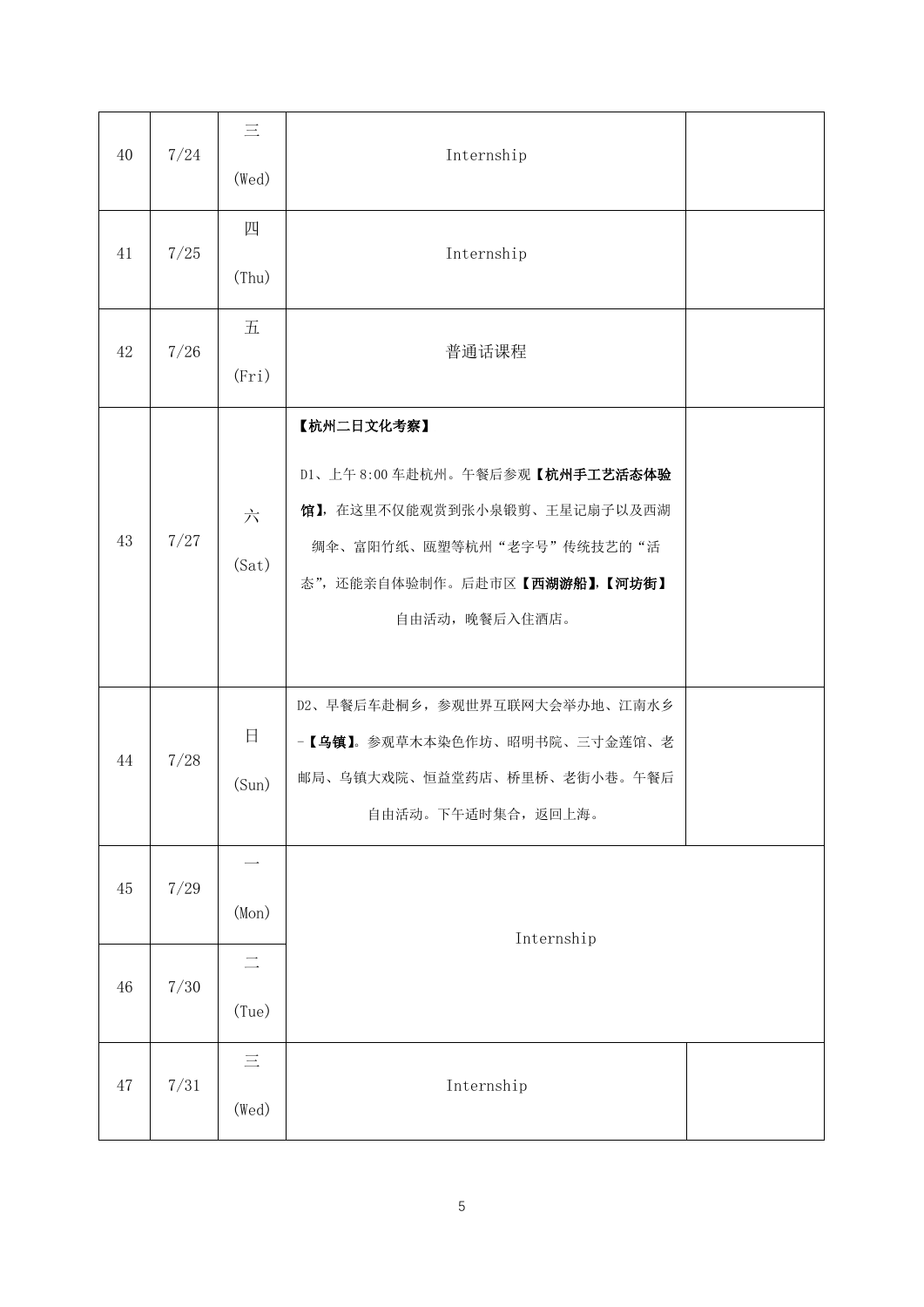| 48       | $8/\sqrt{1}$ | 四<br>(Thu)                                      |                                                                                                           | Internship     |  |  |
|----------|--------------|-------------------------------------------------|-----------------------------------------------------------------------------------------------------------|----------------|--|--|
| $\rm 49$ | $8/2\,$      | $\ensuremath{\mathbb{H}}$                       | 普通话课程                                                                                                     |                |  |  |
|          |              | (Fri)                                           |                                                                                                           |                |  |  |
| $50\,$   | 8/3          | 六                                               | Free Time                                                                                                 |                |  |  |
|          |              | (Sat)                                           |                                                                                                           |                |  |  |
| 51       | 8/4          | 日                                               | Free Time                                                                                                 | 【孙中山故居、中共一大会址、 |  |  |
|          |              | (Sun)                                           |                                                                                                           | 上海老弄堂-新天地】     |  |  |
| $52\,$   | 8/5          | $\overline{\phantom{0}}$                        |                                                                                                           |                |  |  |
|          |              | (Mon)                                           | Internship                                                                                                |                |  |  |
| 53       | 8/6          | $\equiv$                                        | Internship                                                                                                |                |  |  |
|          |              | (Tue)                                           |                                                                                                           |                |  |  |
| $54\,$   | $8/7\,$      | $\equiv$                                        | Internship                                                                                                |                |  |  |
|          |              | (Wed)                                           |                                                                                                           |                |  |  |
| 55       | $8/8\,$      | 四                                               | $\label{prop:optimal} \begin{minipage}{.4\linewidth} \hspace*{-0.2cm} \textbf{Internship} \end{minipage}$ |                |  |  |
|          |              | (Thu)                                           |                                                                                                           |                |  |  |
| 56       | $8/9\,$      | $\overline{\mathrm{\mathbf{\boldsymbol{\Pi}}}}$ |                                                                                                           | 普通话课程          |  |  |
|          |              | (Fri)                                           |                                                                                                           |                |  |  |
| 57       | $8/10\,$     | 六                                               | Free Time                                                                                                 |                |  |  |
|          |              | (Sat)                                           |                                                                                                           |                |  |  |
| 58       | $8/11\,$     | $\boxminus$                                     |                                                                                                           | Free Time      |  |  |
|          |              | (Sun)                                           |                                                                                                           |                |  |  |